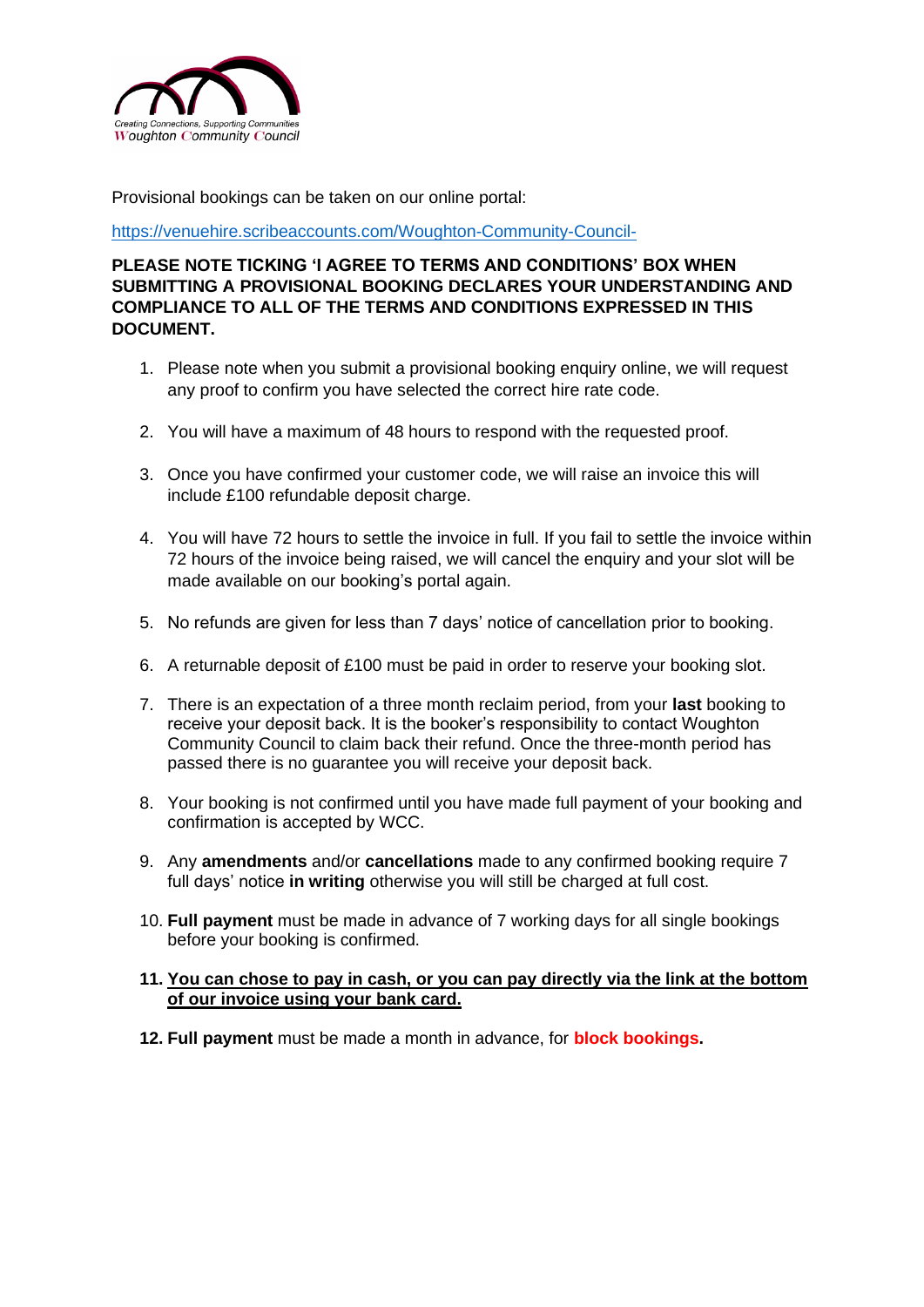

# **Safeguarding**

Following recent changes in legislation, all *organised* groups (i.e. those that are regular bookings – NOT private parties or events) must have a named responsible person and a safeguarding policy'.

Unless specifically told otherwise, we will consider the person signing these terms as the named Safeguarding Lead.

If you do not have a policy, there are resources available at

<https://knowhow.ncvo.org.uk/safeguarding> that can help, or a template policy is available at <https://learning.nspcc.org.uk/media/1601/safeguarding-policy-statement-example.pdf>

## **Terms of facility hire:**

- 1. Meeting Places are closed on Bank Holidays.
- 2. Under NO circumstances should the booking be sublet to another booking, this will be deemed breach of your contract. The facility is entrusted for your use, and your use only throughout the specified booking times.
- 3. Woughton Community Council reserves the right to close the premises at any time for emergency or periodic maintenance and also when premises are required for public elections or similar events – every effort will be made to assure your booking and / or alternative provision offered.
- 4. Woughton Community Council reserves the right to cancel any bookings at its discretion at any time without prior notice and to change or amend the terms and conditions of hire at any time with no less than one month's written notice.
- 5. The hirer will indemnify Woughton Community Council against any and all loss, damage, claim or expense during the hirer's use of the premises. It shall be the responsibility of the hirer to effect adequate Public Liability Insurance to cover risks arising out of the use of the premises by the group/organisation and its or the hirer's invitees and visitors.
- 6. The Key holder will unlock the building at the commencement of hire and the building will remain unlocked until the end of the hire period. The hirer should ensure someone over the age of 18 years is present within the building throughout this period.
- 7. Strictly no betting, gaming or lotteries shall take place on the premises except that allowed by law and the hirer shall obtain any license or certificate required prior to booking the premises for such use.
- 8. The hirers shall ensure compliance with all the relevant legislation, orders and regulations, in particular, that relating to maximum capacity, music, singing and dancing and the sale and supply of liquor. All liquor licenses must be displayed at all times during the event and a copy of the license must be forwarded to us **before** the date of the booking. Failure to do so will result in the event being cancelled with no prior notice, and forfeit of your deposit.
- 9. Fire exits must not be obstructed in any manner. The hirer must ensure all visitors are familiar with fire safety procedure which are displayed around the meeting place.
- 10. Hirers must not cause annoyance or nuisance to local residents or adjoining occupiers by the playing of loud music, parking in front of driveways etc. Please note: **ALL WINDOWS AND DOORS MUST REMAIN CLOSED** whilst music/singing is taking place, or PA systems are in use.
- 11. Please note if using Tinkers Bridge Meeting Place, the use of PA systems are **not**  permitted.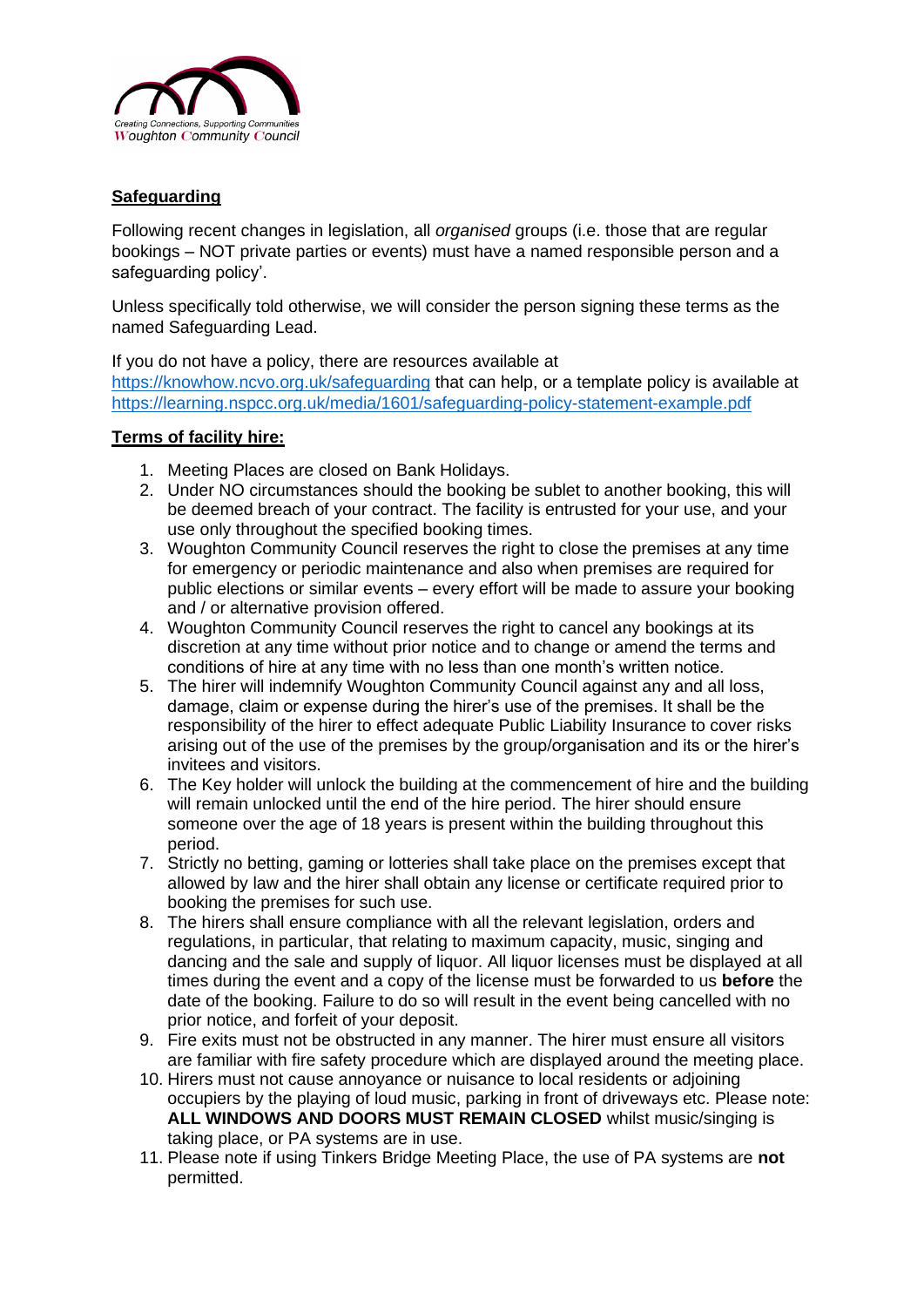

- 12. Young people under the age of 18 must be supervised by responsible adults at all times, during the course of their booking. Supervisors must be provided by the hirer and be aged 21 and over, with a minimum ratio of 1 adult to 10 young people. Strictly no children in the kitchen without a supervising adult.
- 13. Smoking is against the law and is not permitted at any Meeting Place, this regulation has been extended to include the enclosed outside areas. Failure to comply will put future bookings in jeopardy. This includes the use of electric cigarettes, vaping or similar.
- 14. All bookings and their proceedings must **stop** at 10PM (22:00) in order to comply with the Indoor Entertainments license.
- 15. All equipment hired can only be used within the facility and must not be removed.
- 16. **In case of block bookings – the user may not leave their own belongings or equipment on the premises at any time. Any belongings left in the premises without prior agreement from Woughton Community Council, will be treated as abandoned and will be disposed of by Woughton Community Council. Users must not use unallocated storage space.**
- 17. Approval for use of the Council premises by political parties shall be determined by the nature of the occasion. Public meetings such as rallies will not be permitted.
- 18. The premises shall be used for community purposes only and shall not be used as a postal address.
- 19. The walls/windows/ceilings etc. must not be marked or damaged in any form (this includes any pinning or stapling) any marks found will be chargeable to the hirer.
- 20. No advertising or publicity material will be displayed inside or outside the building without prior approval.

## **Please note the following checks which must be followed and completed during your hire period, and no later:**

- 1. Please leave the Centre clean and tidy (as you would have found it) please take care to spot mop any spillages etc.
- 2. Clean down the tables and chairs and ensure that they have been put back as you would have found them.
- 3. Leave all floors and worktops clean and clutter free.
- 4. Please ensure all toilets are clean, flushed and checked.
- 5. Please do not leave any food or rubbish in the hall, upon your departure all rubbish, food and any refreshments or props must be taken away with you. **Please note, you are not permitted to leave any rubbish around the vicinity of the meeting hall or Woughton Parish area this will be considered fly tipping and reported immediately.**
- 6. Remove your rubbish for suitable disposable please note under **no** circumstances should you leave your rubbish in or around Woughton Community Council premises.
- 7. Ensure all windows and doors are securely shut and fastened
- 8. Ensure all the lights are turned off and that you are ready to leave the hall with the above completed by the end time of your booking.

### **Failure to comply with the above, will result in the following penalties;**

- 1. Should you fail to dispose of your rubbish as outlined above, this will incur a £25 removal fee.
- 2. Should your booking overrun by 15 minutes you will impose an initial £25.00 late leaver fee. This will then increase by a further £5 charge in increments of every 15 minutes after this.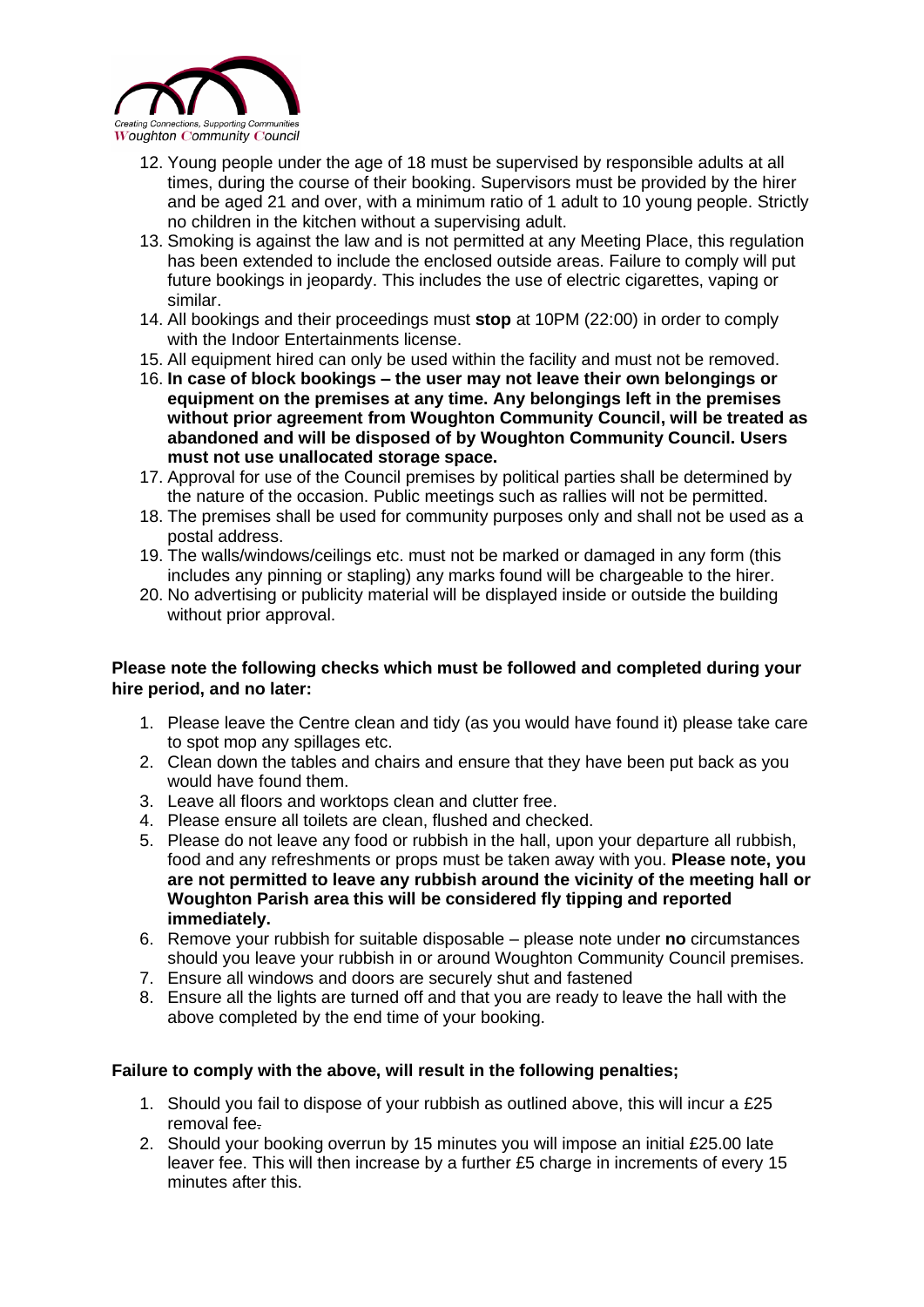

3. Should you not leave the hall to a satisfactory standard the Caretaker will formally report including any evidence (if necessary) and you will be deducted a further £25.00 fee for any evident additional neglect of the Terms and Conditions.

You will be formally notified by Woughton Community Council should you be in breach of any of the above, within 5 working days of your hire usage.

Deductions are at the discretion of Woughton Community Council and will be deducted from your deposit payment for the hall and hire.

### **Data Protection**

By signing this declaration, you agree to Woughton Community Council storing your data in line with our data protection policy. Information you give us about yourself will be held on computer or manual record, which you have a right to see and check. Information may be shared with organisations we work with to provide services to you. Information may also be used in connection with the prevention and detection of crime and fraud. Full details of our privacy policy can be seen on our website or upon request.

### **DECLARATION**

**By signing this I agree that I understand and comply with the above set Terms and Conditions.** 

**PLEASE NOTE TICKING 'I AGREE TO TERMS AND CONDITIONS' BOX WHEN SUBMITTING A PROVISIONAL BOOKING DECLARES YOUR UNDERSTANDING AND COMPLIANCE TO ALL OF THE TERMS AND CONDITIONS EXPRESSED IN THIS DOCUMENT.**

| Signed: | <b>Print Name</b> |  |
|---------|-------------------|--|
|         |                   |  |

**Date:** 

**Woughton Representative** 

**Print Name**